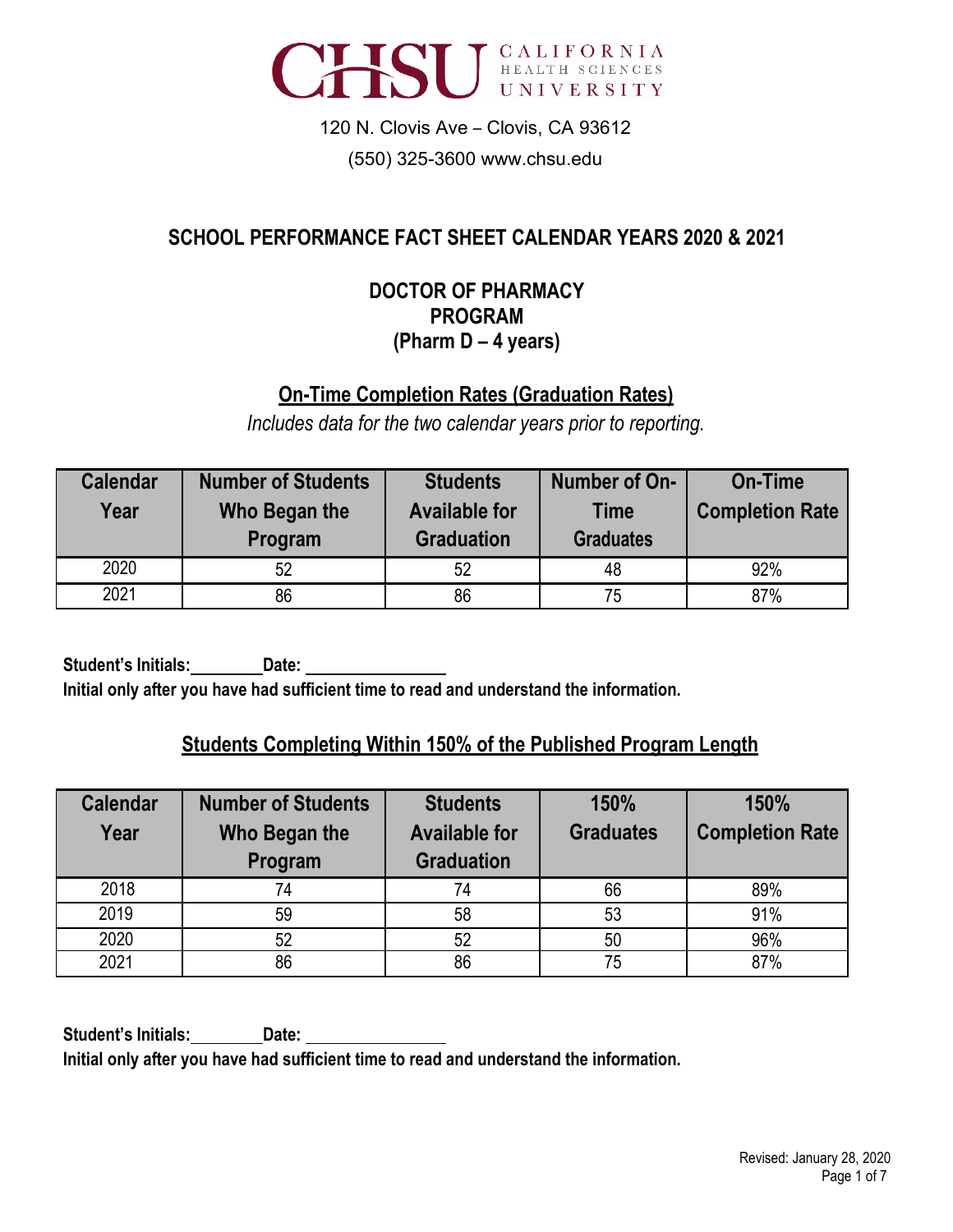

#### (550) 325-3600 [www.chsu.edu](http://www.chsu.edu/)

#### **Job Placement Rates** *(includes data for the two calendar years prior to reporting)*

| <b>Calendar</b> | Number of       | Number of        | <b>Graduates</b>     | <b>Graduates</b> | <b>Placement Rate %</b> |
|-----------------|-----------------|------------------|----------------------|------------------|-------------------------|
| Year            | <b>Students</b> | <b>Graduates</b> | <b>Available for</b> | Employed in the  | <b>Employed in the</b>  |
|                 | <b>Who</b>      |                  | <b>Employment</b>    | <b>Field</b>     | <b>Field</b>            |
|                 | <b>Began</b>    |                  |                      |                  |                         |
|                 | Program         |                  |                      |                  |                         |
| 2020            | 52              | 52               | 52                   | 10               | 19%                     |
| 2021            | 86              | 77               | 77                   | $\star$          | $\star$                 |

You may obtain from the institution a list of the employment positions determined to be in the field for which a student received education and training or by visiting: [https://www.bls.gov/ooh/healthcare/pharmacists.htm#tab-2.](https://www.bls.gov/ooh/healthcare/pharmacists.htm#tab-2) \* No employment data received for 2021 cohort.

#### **Gainfully Employed Categories** *(includes data for the two calendar years prior to reporting)*

## **Part-Time vs. Full-Time Employment**

| <b>Calendar</b><br>Year | <b>Graduate Employed</b><br>in the Field<br>20-29 Hours Per<br><b>Week</b> | Graduates Employed in the<br><b>Field at Least 30 Hours Per</b><br><b>Week</b> | <b>Total Graduates</b><br><b>Employed in the</b><br><b>Field</b> |
|-------------------------|----------------------------------------------------------------------------|--------------------------------------------------------------------------------|------------------------------------------------------------------|
| 2020                    |                                                                            |                                                                                | 10                                                               |
| 2021                    | $\star$                                                                    | $\star$                                                                        | *                                                                |

#### **Single Position vs. Concurrent Aggregated Position**

| <b>Calendar Year</b> | <b>Graduates</b><br><b>Employed in the</b><br><b>Field in a Single</b><br><b>Position</b> | Graduates Employed in the<br><b>Field in Concurrent</b><br><b>Aggregated Positions</b> | <b>Total Graduates</b><br><b>Employed in the</b><br><b>Field</b> |
|----------------------|-------------------------------------------------------------------------------------------|----------------------------------------------------------------------------------------|------------------------------------------------------------------|
| 2020                 |                                                                                           |                                                                                        |                                                                  |
| 2021                 | $\star$                                                                                   | $\star$                                                                                | $\star$                                                          |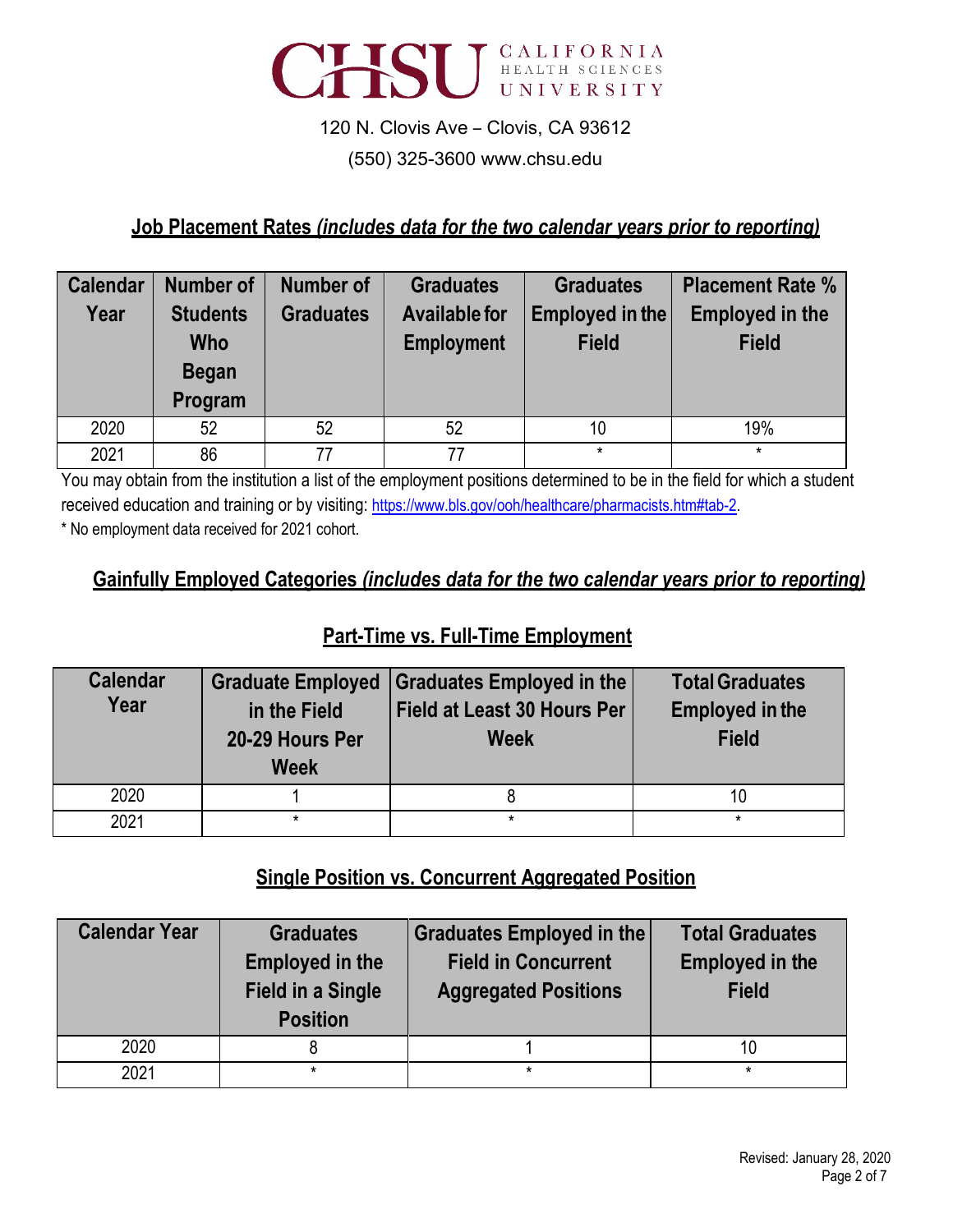

#### (550) 325-3600 [www.chsu.edu](http://www.chsu.edu/)

#### **Self-Employed / Freelance Positions**

| <b>Calendar Year</b> | <b>Graduates Employed who are Self-</b><br><b>Employed or Working Freelance</b> | <b>Total Graduates</b><br><b>Employed in the Field</b> |
|----------------------|---------------------------------------------------------------------------------|--------------------------------------------------------|
| 2020                 |                                                                                 |                                                        |
| 2021                 |                                                                                 |                                                        |

#### **Institutional Employment**

| <b>Calendar Year</b> | <b>Graduates Employed in the Field who are</b><br><b>Employed by the Institution, an Employer</b><br>Owned by the Institution, or an Employer<br>who Shares Ownership with the<br>Institution. | <b>Total Graduates</b><br><b>Employed in the Field</b> |
|----------------------|------------------------------------------------------------------------------------------------------------------------------------------------------------------------------------------------|--------------------------------------------------------|
| 2020                 |                                                                                                                                                                                                | 10                                                     |
| 2021                 | $\star$                                                                                                                                                                                        |                                                        |

**Student's Initials: Date: Initial only after you have had sufficient time to read and understand the information.**

## **License Examination Passage Rates** *(includes data for the two calendar years prior to reporting)*

| <b>Calendar</b><br>Year | <b>Number of</b><br><b>Graduates in</b><br><b>Calendar Year</b> | <b>Number of</b><br><b>Graduates</b><br><b>Taking Exam</b> | <b>Number Who</b><br><b>Passed First</b><br><b>Available Exam</b> | <b>Number Who</b><br><b>Failed First</b><br><b>Available</b><br><b>Exam</b> | <b>Passage</b><br><b>Rate</b> |
|-------------------------|-----------------------------------------------------------------|------------------------------------------------------------|-------------------------------------------------------------------|-----------------------------------------------------------------------------|-------------------------------|
| 2020                    | 52                                                              | 42                                                         | 35                                                                |                                                                             | 83%                           |
| 2021                    | 77                                                              | 71                                                         | 44                                                                | 27                                                                          | 62%                           |

Licensure examination passage data is not available from the state agency administering the examination. We were unable to collect data from 6 graduates.

**Student's Initials: Date: Initial only after you have had sufficient time to read and understand the information.**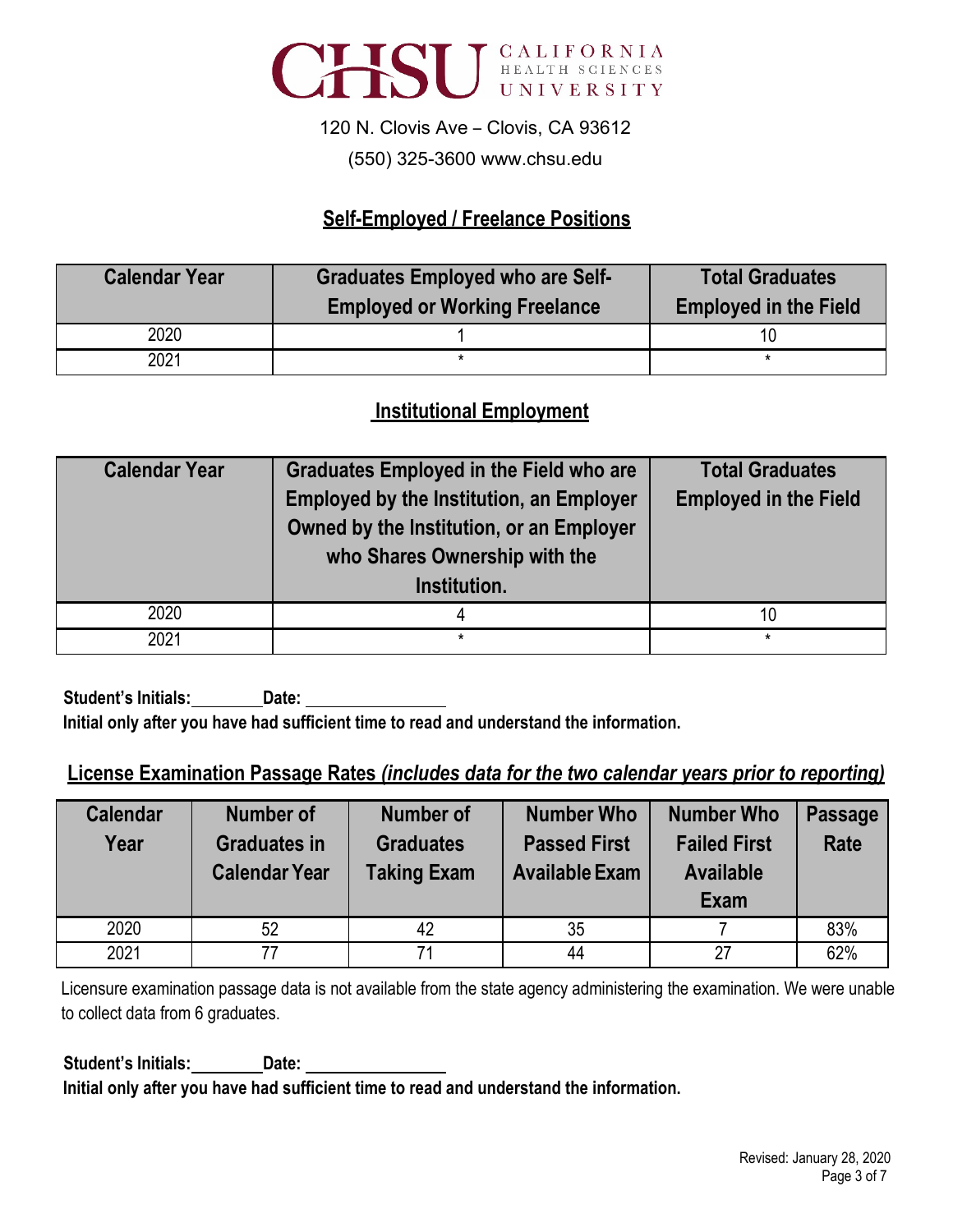

## 120 N. Clovis Ave – Clovis, CA 93612 (550) 325-3600 [www.chsu.edu](http://www.chsu.edu/)

# **Salary and Wage Information** *(includes data for the two calendar years prior to reporting)*

#### **Annual salary and wages reported for graduates employed in the field.**

| <b>Calendar</b> | <b>Graduates</b>     | <b>Graduates</b>   | \$5,000  | \$30,001 | \$45,000 | \$50,000 | \$60,000 |
|-----------------|----------------------|--------------------|----------|----------|----------|----------|----------|
| Year            | <b>Available for</b> | <b>Employed in</b> |          |          | -        |          |          |
|                 | <b>Employment</b>    | <b>Field</b>       | \$10,000 | \$35,000 | \$50,000 | \$55,000 | \$65,000 |
| 2020            | 52                   | 10                 |          |          |          |          |          |
| 2021            |                      |                    | *        |          |          |          |          |

| <b>Calendar</b><br>Year | <b>Graduates</b><br><b>Available for</b><br><b>Employment</b> | <b>Graduates</b><br><b>Employed in</b><br><b>Field</b> | \$65,001<br>\$70,000 | \$75,001<br>\$80,000 | \$95,001<br>\$100,000 | \$100.001<br>above | <b>No Salary</b><br><b>Information</b><br><b>Reported</b> |
|-------------------------|---------------------------------------------------------------|--------------------------------------------------------|----------------------|----------------------|-----------------------|--------------------|-----------------------------------------------------------|
| 2020                    | 52                                                            |                                                        |                      |                      |                       |                    |                                                           |
| 2021                    |                                                               |                                                        |                      |                      |                       |                    |                                                           |

A list of sources used to substantiate salary disclosures is available from the school or by visiting [https://www.bls.gov/ooh/healthcare/pharmacists.htm#tab-2.](https://www.bls.gov/ooh/healthcare/pharmacists.htm#tab-2)

\*No employment data received for 2021 cohort.

#### **Student's Initials: Date: Initial only after you have had sufficient time to read and understand the information.**

## **Cost of Educational Program**

Total charges for the program for students completing on time in 2020: \$187,878. Total charges may be higher for students that do not complete on time.

Total charges for the program for students completing on time in 2021: \$187,878. Total charges may be higher for students that do not complete on time.

**Student's Initials: Date: Initial only after you have had sufficient time to read and understand the information.**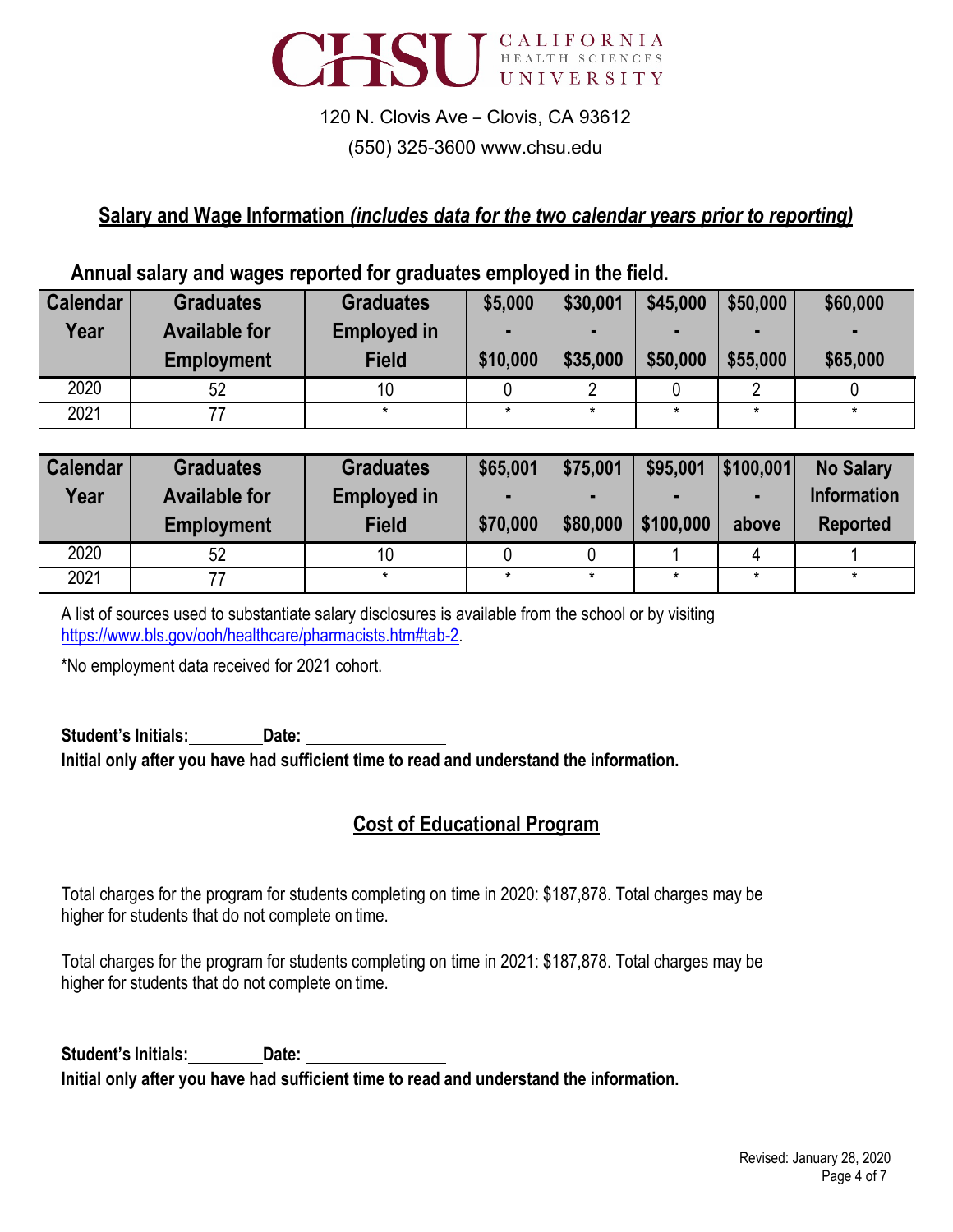

(550) 325-3600 [www.chsu.edu](http://www.chsu.edu/)

#### **Federal Student Loan Debt**

| <b>Calendar</b><br>Year(s) | Most recent three<br>year cohort default<br>rate, as reported by<br>the United State<br><b>Department of</b><br>Education. <sup>1</sup> | The percentage of<br>enrolled students in<br>2019/20 receiving<br>federal student<br>loans to pay for this<br>program. | The percentage of<br>graduates in<br>2019/20 who took<br>out federal student<br>program. | The average amount of<br>federal student loan<br>debt of 2019/20<br>graduates who tookout<br>loans to pay for this federal student loansat<br>this institution. |
|----------------------------|-----------------------------------------------------------------------------------------------------------------------------------------|------------------------------------------------------------------------------------------------------------------------|------------------------------------------------------------------------------------------|-----------------------------------------------------------------------------------------------------------------------------------------------------------------|
| 2020                       |                                                                                                                                         | 40%                                                                                                                    | 17%                                                                                      | \$51,376                                                                                                                                                        |
| 2021                       |                                                                                                                                         | 88%                                                                                                                    | 88%                                                                                      | \$84,752                                                                                                                                                        |

<sup>1</sup>The percentage of students who defaulted on their federal student loans is called the Cohort Default Rate (CDR). It shows the percentage of this school's students who were more than 270 days (9 months) behind on their federal student loans within three years of when the first payment was due. This is the most recent CDR reported by the U.S. Department of Education.

#### **Student's Initials: Date: Initial only after you have had sufficient time to read and understand the information.**

This fact sheet is filed with the Bureau for Private Postsecondary Education. Regardless of any information you may have relating to completion rates, placement rates, starting salaries, or license exam passage rates, this fact sheet contains the information as calculated pursuant to state law.

Any questions a student may have regarding this fact sheet that have not been satisfactorily answered by the institution may be directed to the Bureau for Private Postsecondary Education at 1747 N. Market Blvd, Suite 225, Sacramento, CA 95834, [www.bppe.ca.gov, to](http://www.bppe.ca.gov/)ll-free telephone number (888) 370-7589 or by fax (916) 263-1897.

Student Name – Print

**\_\_\_\_\_\_\_\_\_\_\_\_\_\_\_\_\_\_\_\_\_\_\_\_\_\_\_\_\_\_\_\_\_\_\_\_\_\_\_\_\_\_**

Student Signature Date Date Controllers and Date Date Date Date

School Official Date and Date Date of the United School Official Date Date Date Date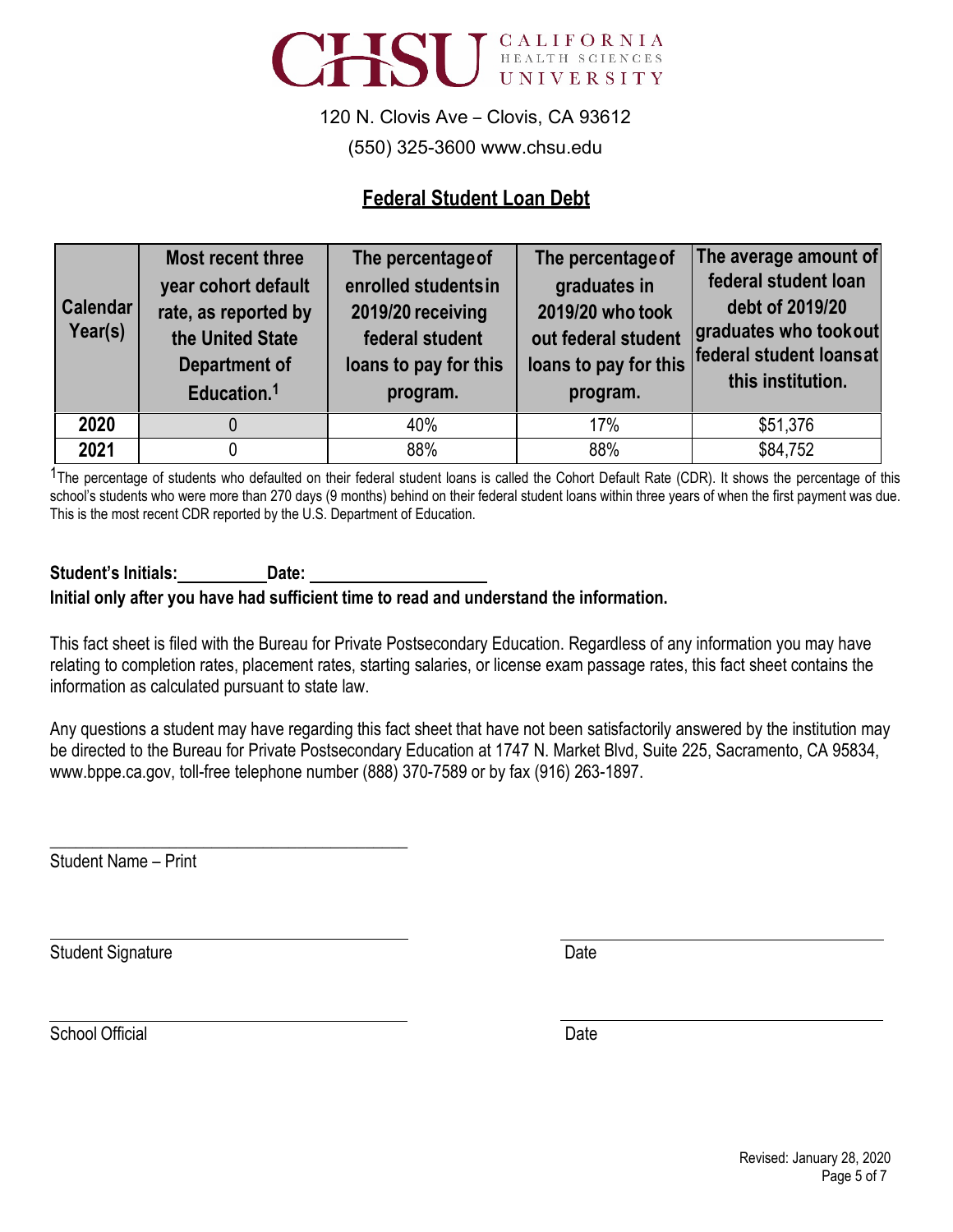

(550) 325-3600 [www.chsu.edu](http://www.chsu.edu/)

## **Definitions**

- "Number of Students Who Began the Program" means the number of students who began a program who were scheduled to complete the program within 100% of the published program length within the reporting calendar year and excludes all students who cancelled during the cancellation period.
- "Students Available for Graduation" is the number of students who began the program minus the number of students who have died, been incarcerated, or been called to active military duty.
- "Number of On-time Graduates" is the number of students who completed the program within 100% of the published program length within the reporting calendar year.
- "On-time Completion Rate" is the number of on-time graduates divided by the number of students available for graduation.
- "150% Graduates" is the number of students who completed the program within 150% of the program length (includes on-time graduates).
- "150% Completion Rate" is the number of students who completed the program in the reported calendar year within 150% of the published program length, including on-time graduates, divided by the number of students available for graduation.
- "Graduates Available for Employment" means the number of graduates minus the number of graduates unavailable for employment.
- "Graduates Unavailable for Employment" means the graduates who, after graduation, die, become incarcerated, are called to active military duty, are international students that leave the United States or do not have a visa allowing employment in the United States, or are continuing their education in an accredited or bureau-approved postsecondary institution.
- "Graduates Employed in the Field" means graduates who beginning within six months after a student completes the applicable educational program are gainfully employed, whose employment has been reported, and for whom the institution has documented verification of employment. For occupations for which the state requires passing an examination, the six months period begins after the announcement of the examination results for the first examination available after a student completes an applicable educationalprogram.
- "Placement Rate Employed in the Field" is calculated by dividing the number of graduates gainfully employed in the field by the number of graduates available foremployment.
- "Number of Graduates Taking Exam" is the number of graduates who took the first available exam in the reported calendar year.
- First Available Exam Date" is the date for the first available exam after a student completed a program.
- "Passage Rate" is calculated by dividing the number of graduates who passed the exam by the number of graduates who took the reported licensing exam.
- "Number Who Passed First Available Exam" is the number of graduates who took and passed the first available licensing exam after completing the program.
- "Salary" is as reported by graduate or graduate's employer.
- "No Salary Information Reported" is the number of graduates for whom, after making reasonable attempts, the school was not able to obtain salary information.